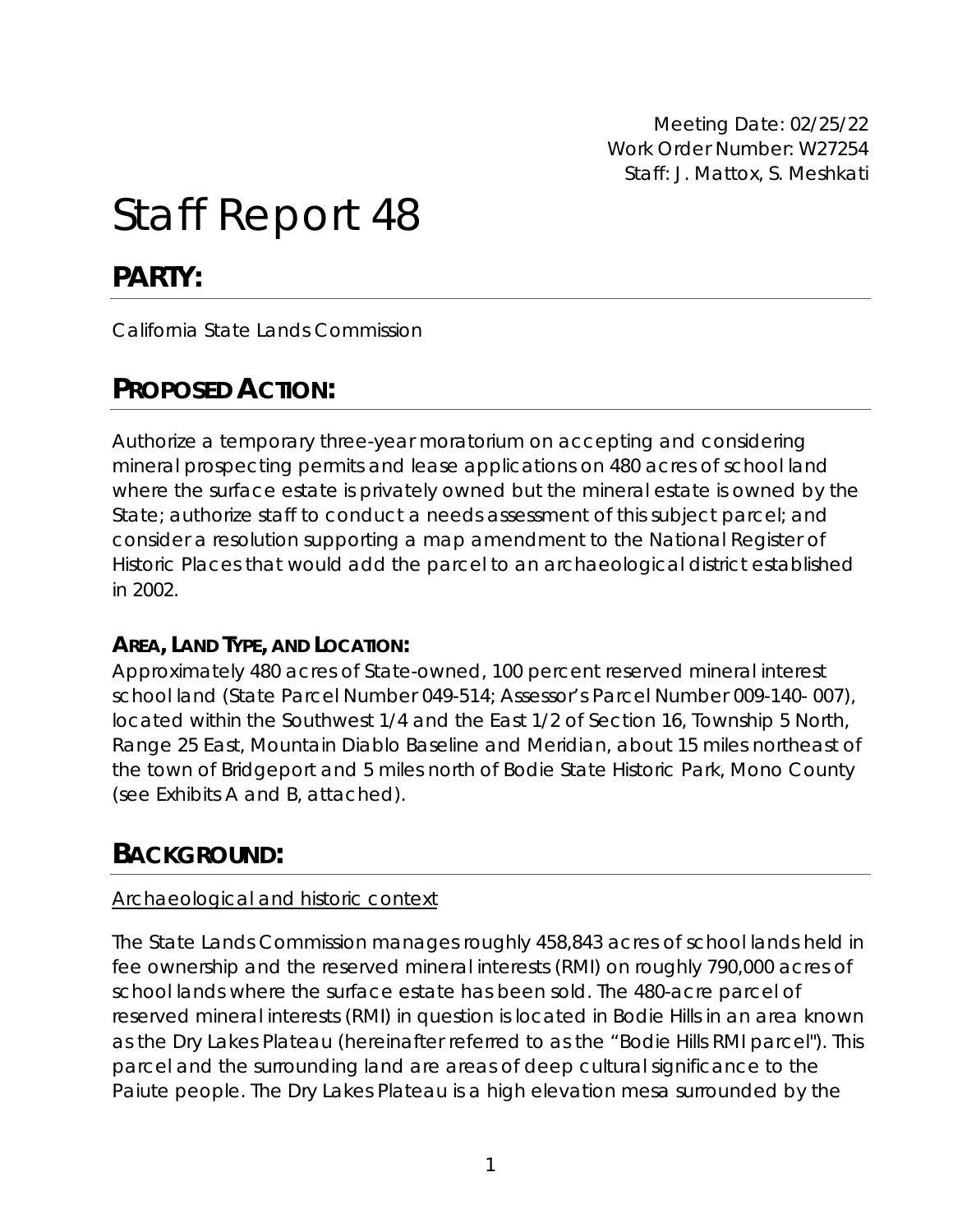Bodie Wilderness Study Area, which is managed by the Bureau of Land Management (BLM). In 2002, a National Register of Historic Places district designation (02001394) was approved for 3,340 acres of BLM land on the Dry Lakes Plateau, pursuant to the National Historic Preservation Act of 1966. The National Register of Historic Places, administered by the National Park Service, is the official list of the Nation's historic places worthy of preservation and is part of a national program to coordinate and support public and private efforts to identify, evaluate, and protect America's historic and archeological resources. An Archaeological Property is defined as "the place or places where the remnants of a past culture survive in a physical context that allows for the interpretation of these remains." Archeological remains usually take the form of artifacts (e.g., fragments of tools or ceramic vessels), features (e.g., remnants of walls, cooking hearths, or middens), and ecological evidence (e.g., pollens remaining from plants that were in the area when the activities occurred). Archaeological Properties can also include landscapes and areas that have an important association with events in the historic context.

The Dry Lakes Plateau is a unique area with a rich and varied plant base that supported reliable hunting and gathering throughout the Holocene era despite significant variability of the hydroclimate. There are several springs, as well as two creeks, Rough and Bodie, bracketing the Plateau. As a result of the reliable water sources, the archaeological district contains a high number of complex sites indicated by paleo botanical material in and around the Bodie Hills RMI parcel, the significant number of archaeological sites around water sources, and identified rock art and ceremonial sites provide evidence of continuous human reliance on the Plateau for hunting and gathering dating back 8,000 to 10,000 years and continuing today. In addition to the known sites and features, the Bodie Hills RMI parcel holds great potential for further scientific research.

The surface estate of the 480-acre Bodie Hills parcel was previously determined to be eligible for inclusion in the archaeological district during the nomination process leading up to the 2002 listing but was ultimately excluded because the previous landowner of the surface estate (Hilton Corporation) objected. However, in 2018, Hilton Ranch sold the surface estate to Hunewill Livestock Company (Hunewill). On October 1, 2021, the Commission received a letter from the President of Hunewill Land and Livestock company, Mr. Jeffrey Hunewill, requesting that the surface estate overlying the Commission's Bodie Hills RMI parcel be protected from mining (Exhibit C), which stands in stark contrast to the previous landowner's objection. Moreover, Mr. Hunewill has made clear that he would not object to the inclusion of the 480-acre surface estate being added to the archaeological district as part of the proposed map amendment. The proposed map amendment would complete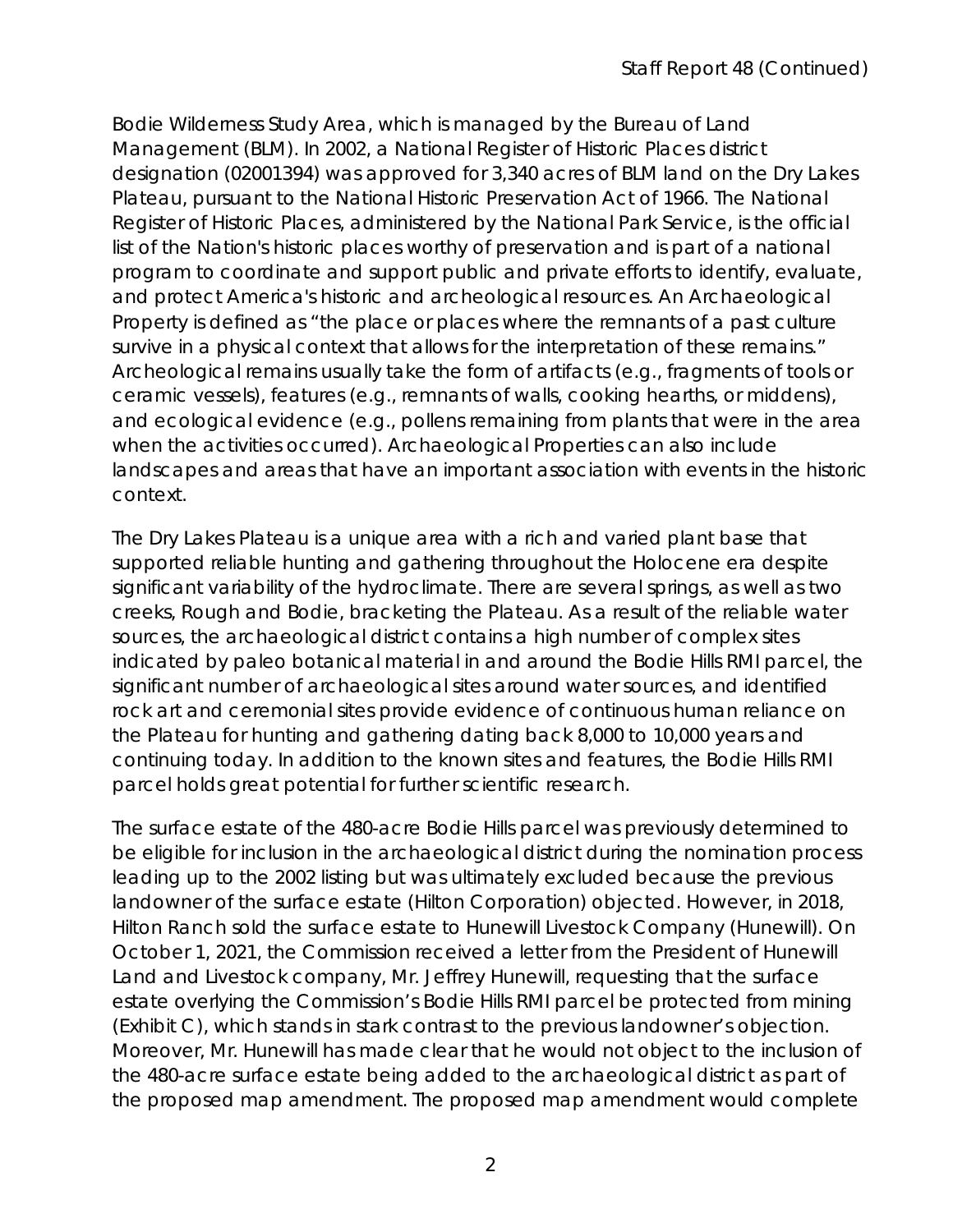the character and integrity of the previously listed archaeological district by including all the Plateau landform that encompasses areas of archaeological, paleobotanical, and tribal spiritual significance.

#### *Mineral Prospecting Interest and Applications*

Mining companies have expressed interest in mineral prospecting and development of the Bodie Hills RMI parcel over the years, as summarized below. Before 1984, interested applicants applied for mineral prospecting permits, though none were ever issued.

- In January 1984, the Commission issued a 2-year mineral prospecting permit to Homestake Mining Company for geologic mapping, hand sampling, and exploratory drilling. The drilling authorization was obtained following the completion of a Negative Declaration (#347), SCH# 82080203 [\(Item 19, January](https://www.slc.ca.gov/Meeting_Summaries/1984_Documents/01-23-84/Items/012384C19.pdf) [23, 1984\)](https://www.slc.ca.gov/Meeting_Summaries/1984_Documents/01-23-84/Items/012384C19.pdf). Records indicate, however, that no drilling occurred either during the term of the permit or during its 1-year extension, which expired in April 1987.
- In April 1999, the Commission issued a 1-year mineral prospecting permit (Permit 8071.2) to Deloro Minerals Ltd. for precious metals [\(Item 61, April 13, 1999\)](https://www.slc.ca.gov/Meeting_Summaries/1999_Documents/04-13-99/Items/041399C61.pdf). The activities authorized by the permit were limited to hand sampling, geologic mapping, and geophysical surveys.
- In February 2007, the Commission issued a 1-year mineral prospecting permit (Permit 8742.2) to Enigma Resources LLC for precious metals [\(Item 40, February 5,](https://www.slc.ca.gov/Meeting_Summaries/2007_Documents/02-05-07/Items/020507C40.pdf)  [2007\)](https://www.slc.ca.gov/Meeting_Summaries/2007_Documents/02-05-07/Items/020507C40.pdf), which was assigned 4 months later to Cougar Gold LLC [\(Item 60, June 28,](https://www.slc.ca.gov/Meeting_Summaries/2007_Documents/06-28-07/Items/062807C60.pdf)  [2007\)](https://www.slc.ca.gov/Meeting_Summaries/2007_Documents/06-28-07/Items/062807C60.pdf). Cougar Gold LLC held the permit through its 1st year and obtained two more 1-year permit extensions. Permit activities during the 3-year period consisted of geologic mapping and rock hand-sample collection to further delineate targeted geologic formations to help draw conclusions regarding a proposed project's economic viability. At the end of the permit term, Enigma declined to reapply or continue their permitting activities.
- In 2014, the Commission issued a mineral prospecting permit (Permit 9145.2) to Gerald Baughman [\(Item 64, August 15, 2014\)](https://www.slc.ca.gov/Meeting_Summaries/2014_Documents/08-15-14/Items_and_Exhibits/C64.pdf). Gerald Baughman later submitted a lease quitclaim deed that staff received on June 7, 2017, during the 3rd year of the extended permit period. The document quitclaimed back to the Commission all of Gerald Baughman's right, title, and interest in the permitted lands. Several assay reports conducted under the Permit were submitted by Gerald Baughman during the term of his permit.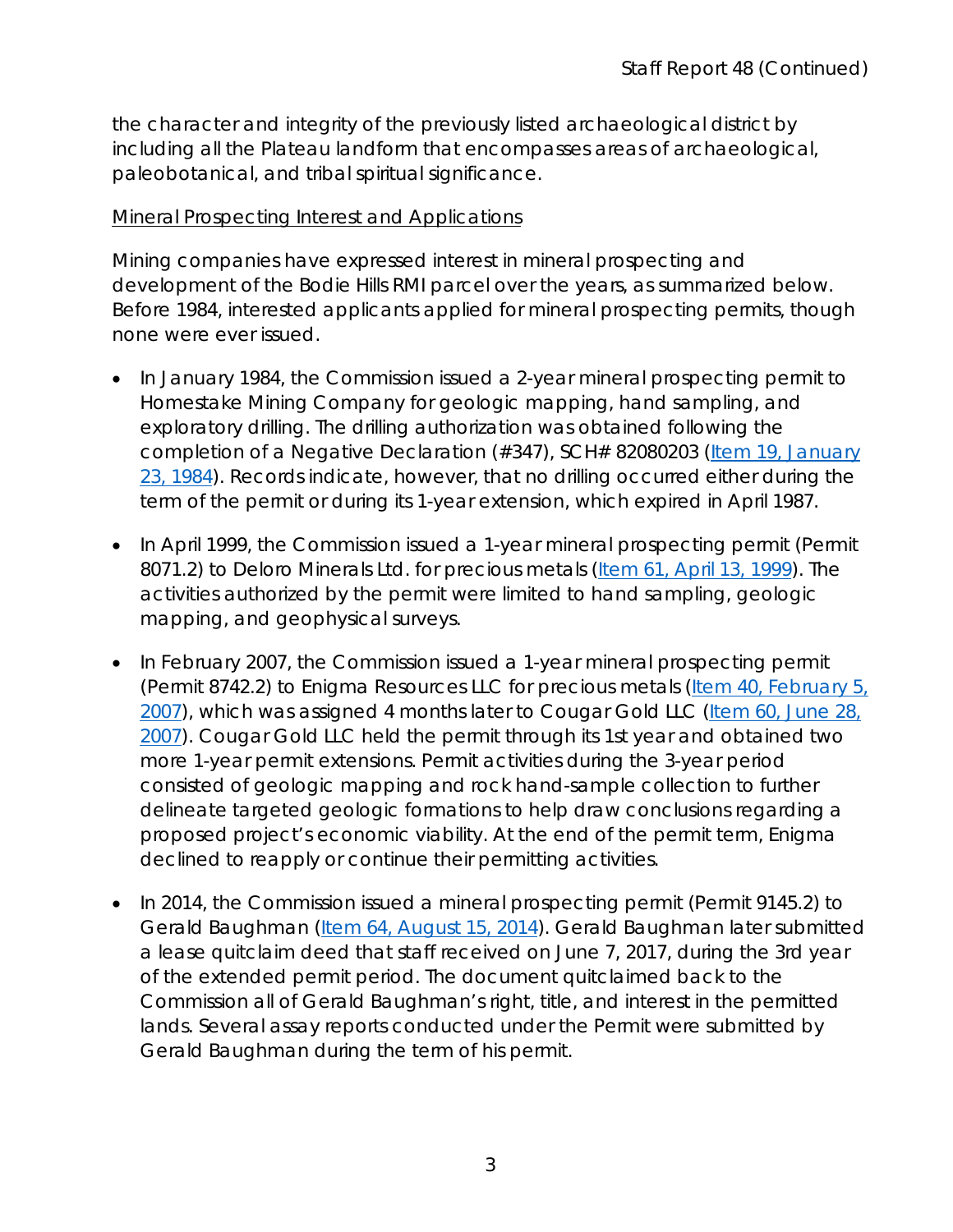• Radius Gold (U.S.) Inc. was the last applicant who held a mineral prospecting permit (Permit 9419) on the parcel. It expired on August 31, 2019 [\(Item 69,](https://www.slc.ca.gov/Meeting_Summaries/2017_Documents/08-17-17/Items_and_Exhibits/C69.pdf)  [August 17, 2017\)](https://www.slc.ca.gov/Meeting_Summaries/2017_Documents/08-17-17/Items_and_Exhibits/C69.pdf). The permit was issued to prospect for precious metals (gold and silver). Samples were taken from rock outcrops and soil that yielded anomalously high levels of gold, silver, and other trace minerals associated with the formation of precious metal deposits. Specific areas that exhibited high potential for further exploration were targeted by Radius Gold (U.S.) Inc. for drilling of up to nine bore holes. In July 2019, Radius Gold (U.S.) Inc. begun their application with Mono County for a conditional use permit for the drilling, but the application was never completed, and the drilling never occurred. On May 20, 2021, Radius Gold (U.S.) Inc. requested that Commission staff close their state application.

#### *Tribal Consultation*

In December 2019, Commission staff began government to government consultation with the Bridgeport Indian Colony (BIC) related to its objection to the above-described mining interest from Radius Gold (U.S.) Inc. In September 2021, staff received a letter from the BIC requesting additional consultation related to the Tribe's desire to have a permanent restriction on mining activities and requesting the Commission's support to include Bodie Hills RMI parcel on the National Register of Historic Places via a proposed map amendment process (Exhibit D).

The current surface owner, the Hunewill family, has lived in Mono County for generations and developed deep connections to the landscape and the preservation of its cultural heritage. The Hunewill family has represented to Commission staff in a letter dated October 1, 2021(Exhibit C), that the family does not object to the proposed map amendment and supports a restriction on mining activities on the Bodie Hills RMI parcel. On January 19, 2022, staff met with Alison Harvey, representing the BIC, BIC Tribal Chairman Herbert Glazier, and Jeffrey Hunewill, the surface owner, to discuss the Tribe's request that the Bodie Hills RMI parcel be protected from mining activities that could irreparably harm the cultural significance and value of the Dry Lakes Plateau.

## **STAFF ANALYSIS AND RECOMMENDATION:**

### **AUTHORITY:**

Public Resources Code sections 6005, 6216, 6301, 6501.1 and 6890; California Code of Regulations, title 2, sections 2000 and 2003.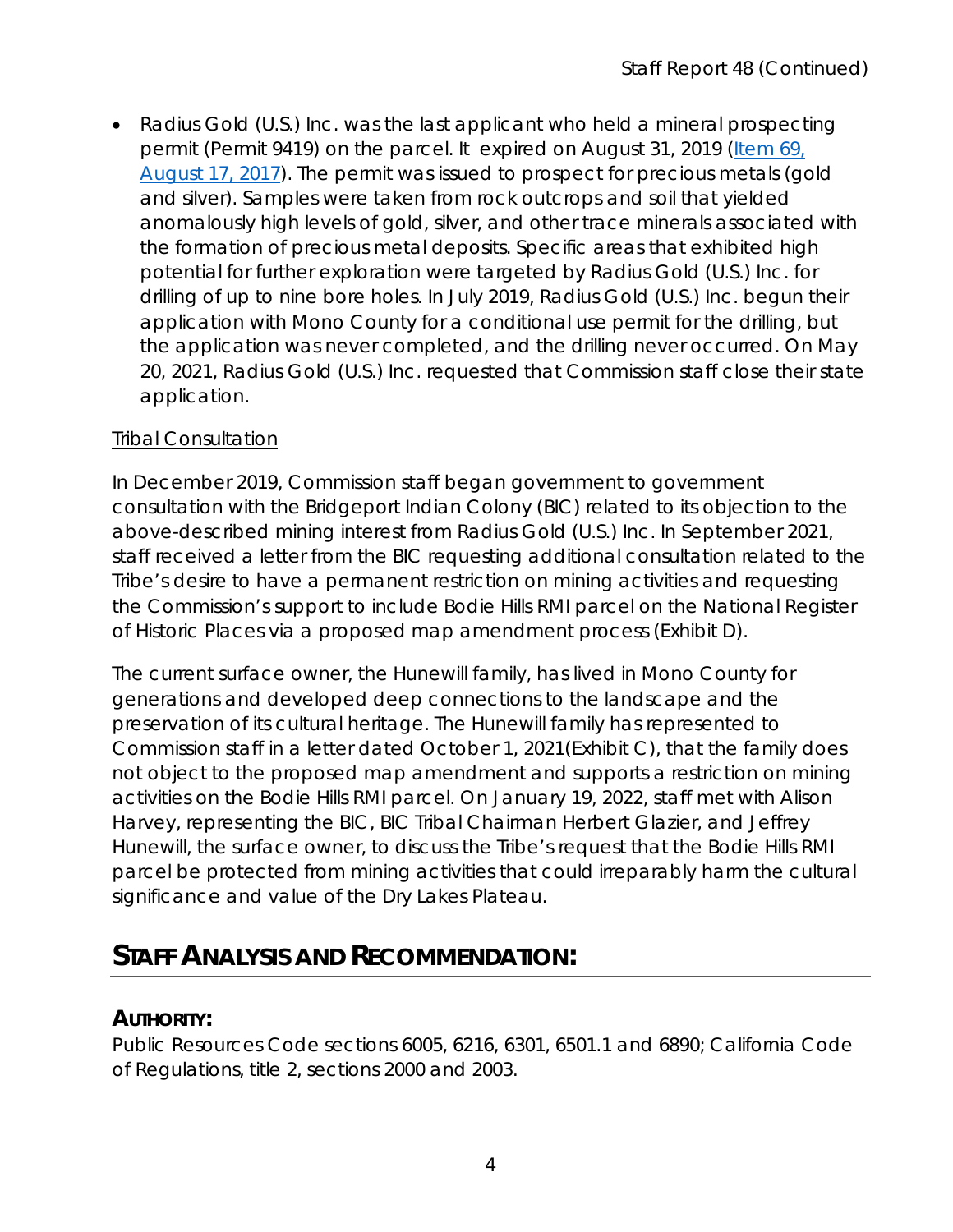### **STATE'S BEST INTERESTS:**

Under the School Land Bank Act, the Commission has a general duty to develop school lands for revenue-generating purposes for the benefit of the State Teachers' Retirement Fund (CalSTRS). However, the Commission has also acknowledged that a portion of its school land base is not producing revenue due to a variety of factors including that many parcels are located in isolated, landlocked parcels within federal Wilderness, National Parks and Preserves, and other protected areas recognized for their environmental and cultural values. These factors make development proposals less likely and make the regulatory and permitting burden more difficult to meet for those who may be interested in development. The Commission also balances its duty under the School Land Bank Act with its other policies and management responsibilities, including its Environmental Justice Policy, Tribal Consultation Policy, and 2021-2025 Strategic Plan. In addition, the State of California has enacted certain policies related to protecting cultural resources and tribal heritage, including Executive Order [N-15-19](https://www.gov.ca.gov/wp-content/uploads/2019/06/6.18.19-Executive-Order.pdf) and a Statement of [Administration Policy on Native American Ancestral Lands.](https://www.gov.ca.gov/wp-content/uploads/2020/09/9.25.20-Native-Ancestral-Lands-Policy.pdf) When the Commission is faced with competing or conflicting interests on its school lands, as is the case with the Bodie Hills RMI parcel, it must carefully weigh and balance the respective uses and interests. This includes weighing the cultural and environmental impacts to the surface estate against the likelihood of successful mineral development given logistical constraints such as access or geographic isolation and regulatory challenges due to high environmental and cultural values. The history of prospecting permits, as described above, but the lack of any further development or extraction, exemplifies these challenges.

Staff believes that a temporary three-year moratorium on accepting and considering mineral prospecting permits and lease applications for the Bodie Hills RMI parcel is in the State's best interest because it will allow the Commission time to conduct a needs assessment to fully evaluate the utility of the property for future use and to better understand the full spectrum of the cultural landscape. Additionally, the moratorium will allow the Commission to pursue an analysis of the legal considerations relevant to determining the future use and value of the Commission's mineral interests. The moratorium will also ensure that projects won't be prioritized over cultural concerns in the immediate term. The assessment will help balance the preservation of an area with deep cultural significance to the Paiute people and the potential for future revenue for CalSTRS.

Staff recommends the Commission authorize a temporary three-year moratorium on consideration of mineral prospecting permits and lease applications related to the Bodie Hills RMI parcel. This moratorium would allow staff time to conduct a needs assessment of the Bodie Hills RMI parcel in the context of the Commission's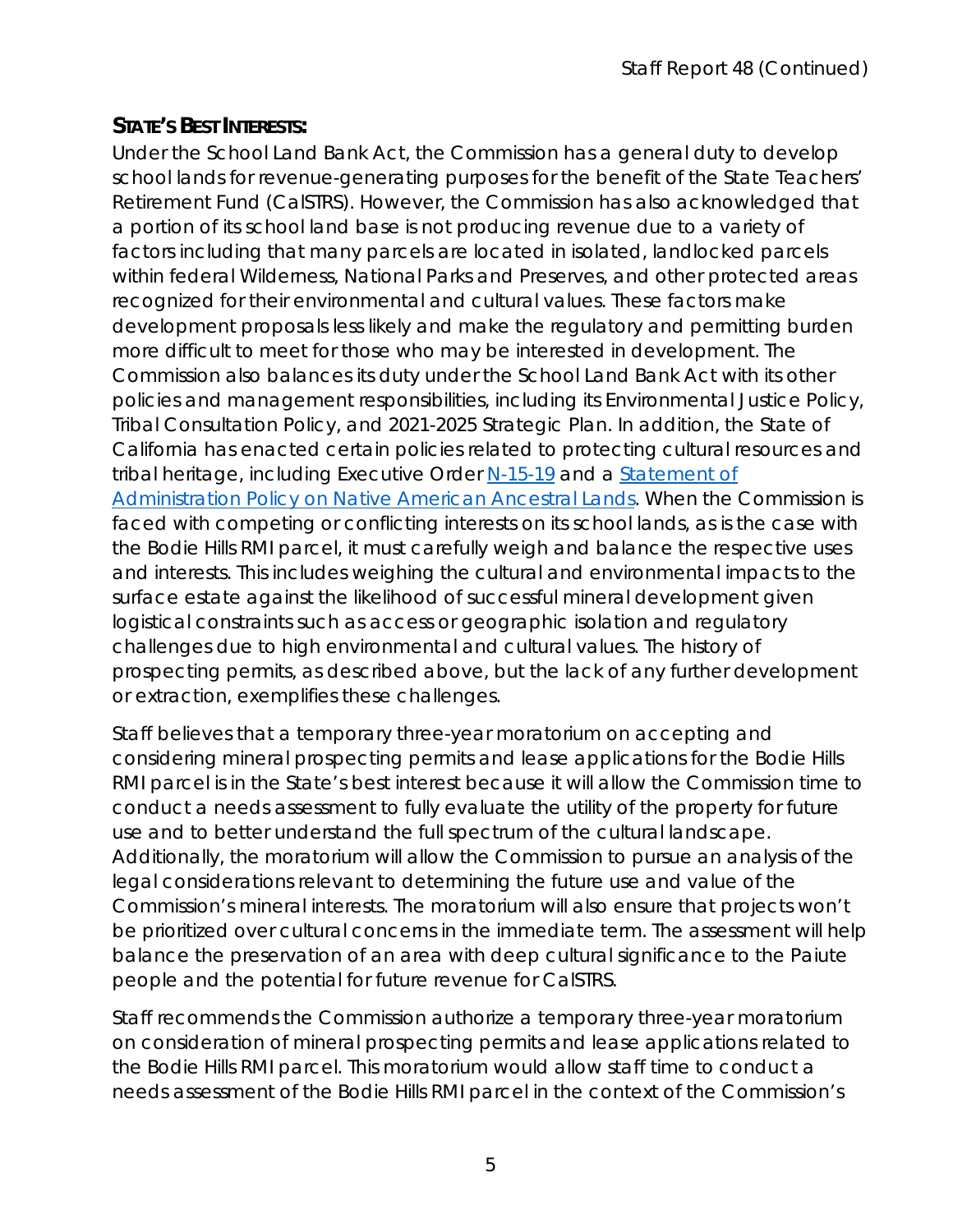overall management of school lands, considering other cultural, environmental, and statewide policy needs, to determine the best interests of the state at this location. Staff further recommends the Commission adopt the Resolution, attached as Exhibit E, supporting the proposed map amendment to the 2002 National Register of Historic Places archaeological district designation, due to the parcel possessing significant cultural value to the local tribes, as well as a large collection of archaeological deposits that are likely to yield important information about the region's history and associated cultures in history and pre-history.

# **OTHER PERTINENT INFORMATION:**

- 1. The Commission has broad discretion in all aspects of leasing when acting in the best interest of the State. Pursuant to Public Resources Code sections 6005, 6216, 6301, and 6501.1, and California Code of Regulations, title 2, section 2000, the Commission has the authority to place a temporary moratorium on consideration of mineral prospecting permits and lease applications for State Parcel Number 049-514 and Assessor's Parcel Number 009-140- 007, located about 15 miles northeast of the town of Bridgeport and 5 miles north of Bodie State Historic Park, Mono County.
- *2.* This action is consistent with the "Partnering with Sovereign Tribal Governments and Communities" and "Committing to Collaborative Leadership" Strategic Focus Areas of the Commission's 2021-2025 Strategic Plan.
- 3. The temporary moratorium on permit and lease applications, development of a needs assessment, and the adoption of a resolution supporting a map amendment are not projects as defined by the California Environmental Quality Act because they are administrative actions that will not result in direct or indirect physical changes in the environment.

Authority: Public Resources Code section 21065 and California Code of Regulations, title 14, section 15378, subdivision (b)(5).

## **EXHIBITS:**

- A. Land Description
- B. Location Map
- C. Letter from Mr. Hunewill to Lieutenant Governor Kounalakis dated October 1, 2021
- D. Letter from Herbert Glazier, Chairman of the Bridgeport Indian Colony, to Lieutenant Governor Kounalakis dated September 23, 2021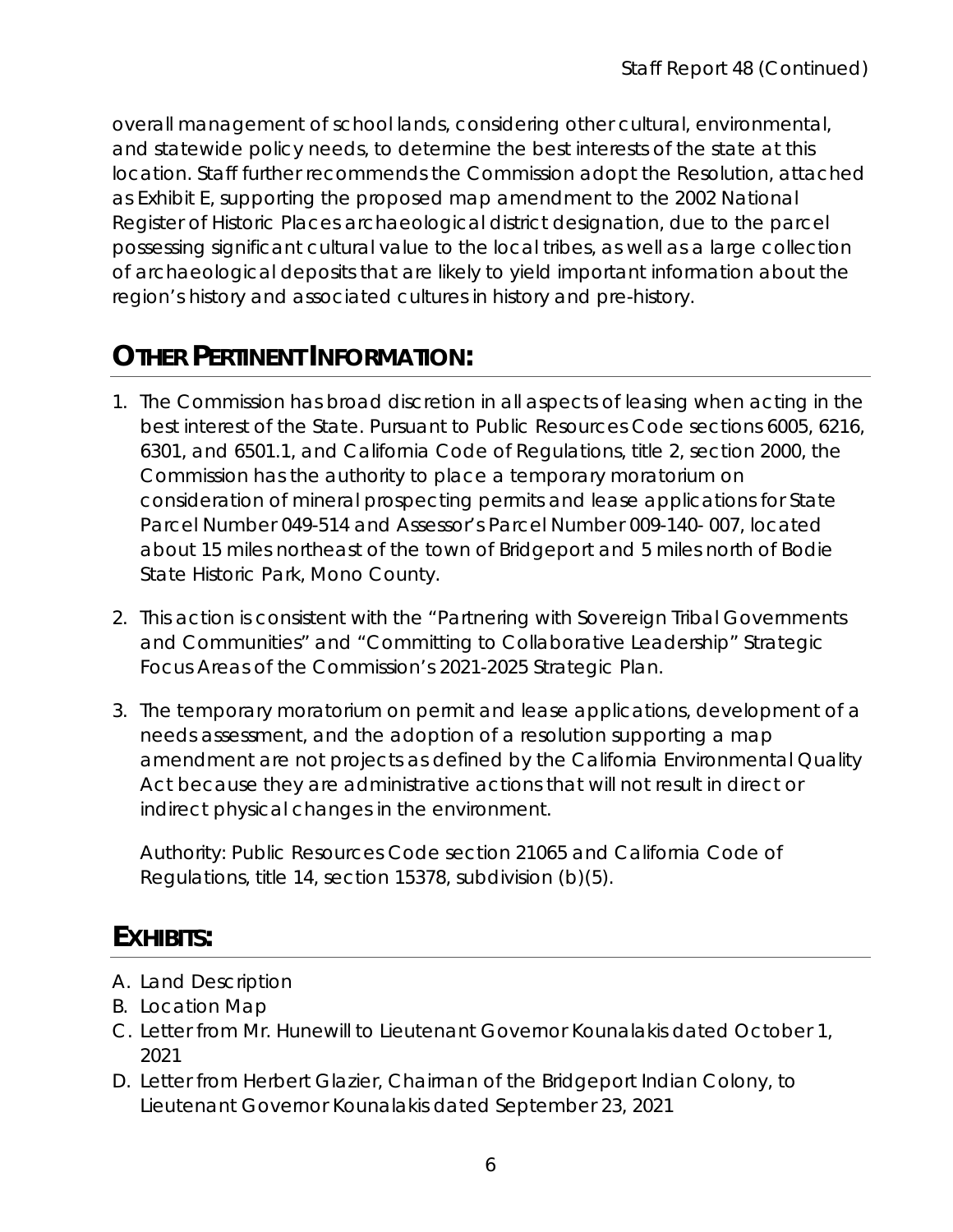E. Proposed Resolution Supporting a Map Amendment to the 2002 National Register of Historic Places District Designation (02001394) of Dry Lakes Plateau, located in Mono County

### **RECOMMENDED ACTION:**

It is recommended that the Commission:

### **STATE'S BEST INTERESTS:**

Find that the proposed temporary moratorium, needs assessment, and adoption of the resolution is in the best interests of the state.

### **AUTHORIZATION:**

- 1. Authorize a temporary three-year moratorium on accepting and considering mineral prospecting permits and lease applications on 480 acres of Section 16 (T5N, R25E), northeast of the town of Bridgeport in Mono County, where the mineral estate is owned by the State (the Bodie Hills RMI parcel).
- 2. Direct staff to conduct a needs assessment of the Commission's mineral interests in the Bodie Hills RMI parcel.
- 3. Adopt the Resolution supporting the proposed map amendment to add the Bodie Hills RMI parcel to the 2002 Dry Lakes Plateau archaeological district, attached substantially in the form as Exhibit E.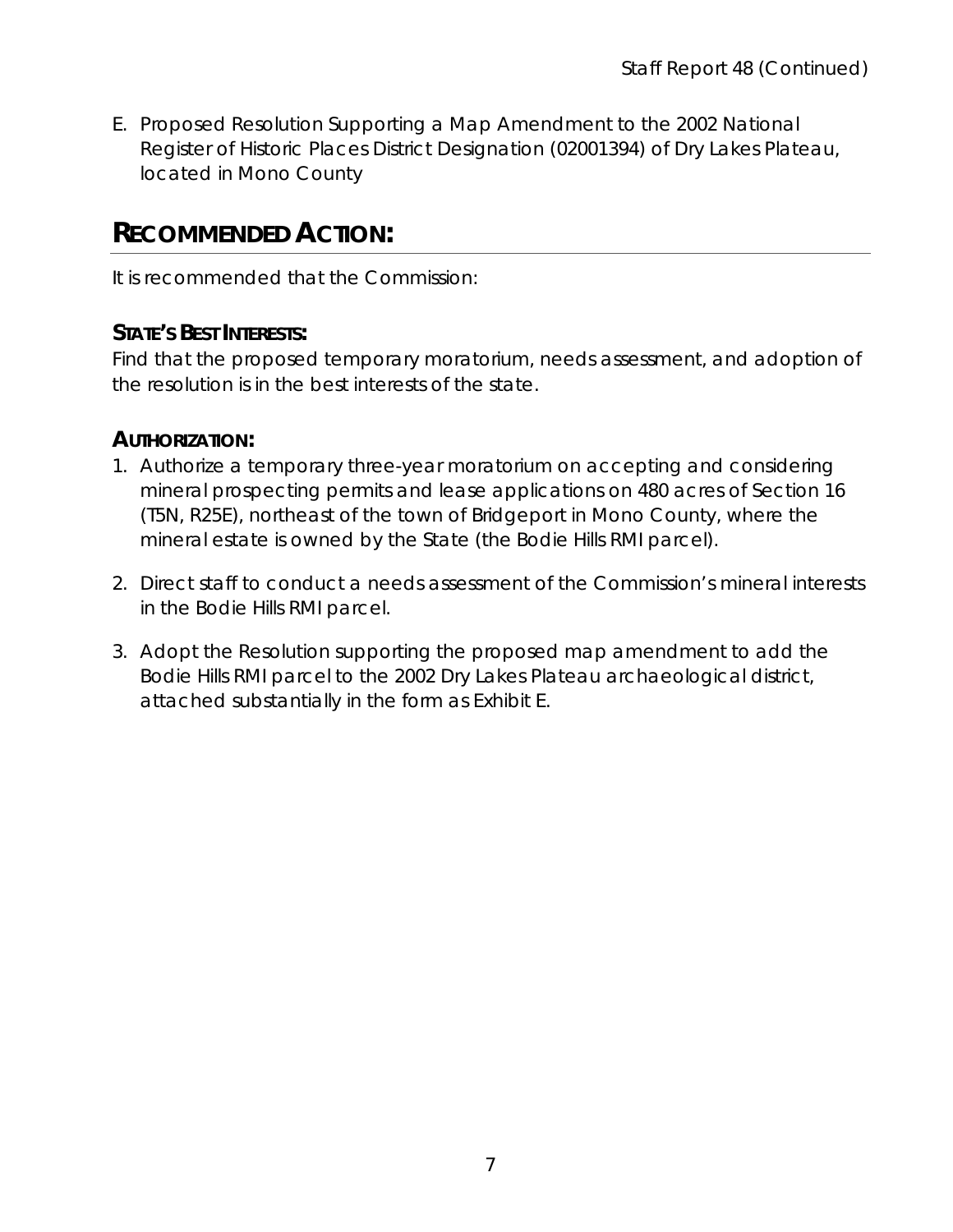#### **EXHIBIT A**

#### **LAND DESCRIPTION**

That certain parcel of State School Land in Mono County, State of California, more particularly described as follows:

Southwest ¼ and East ½ of Section 16, Township 5 North, Range 27 East, Mount Diablo Meridian, as shown on the Official U.S. Government Township Plat approved May 17, 1879.

#### **END OF DESCRIPTION**

Prepared 01/24/2022 by the California State Lands Commission Boundary Unit.

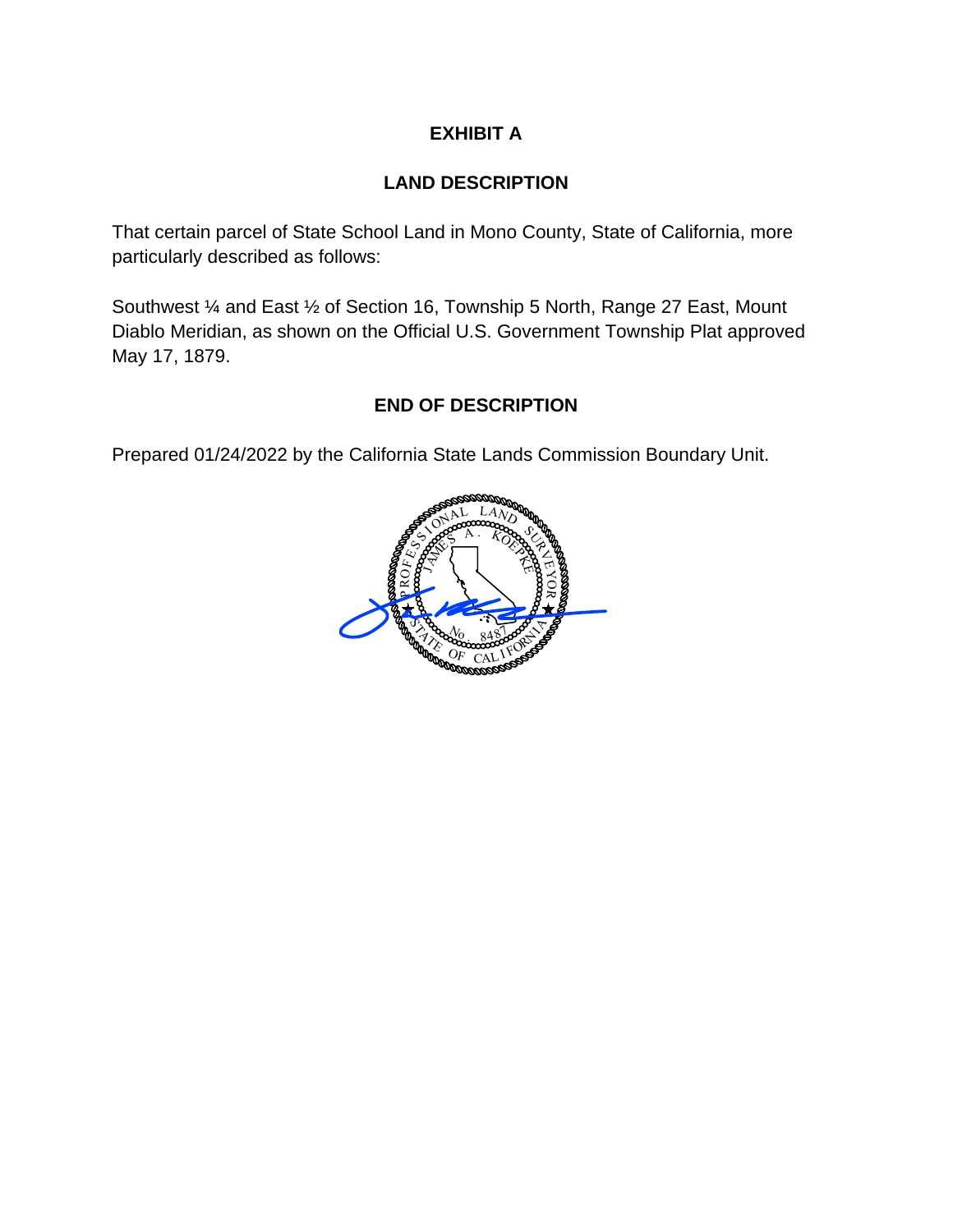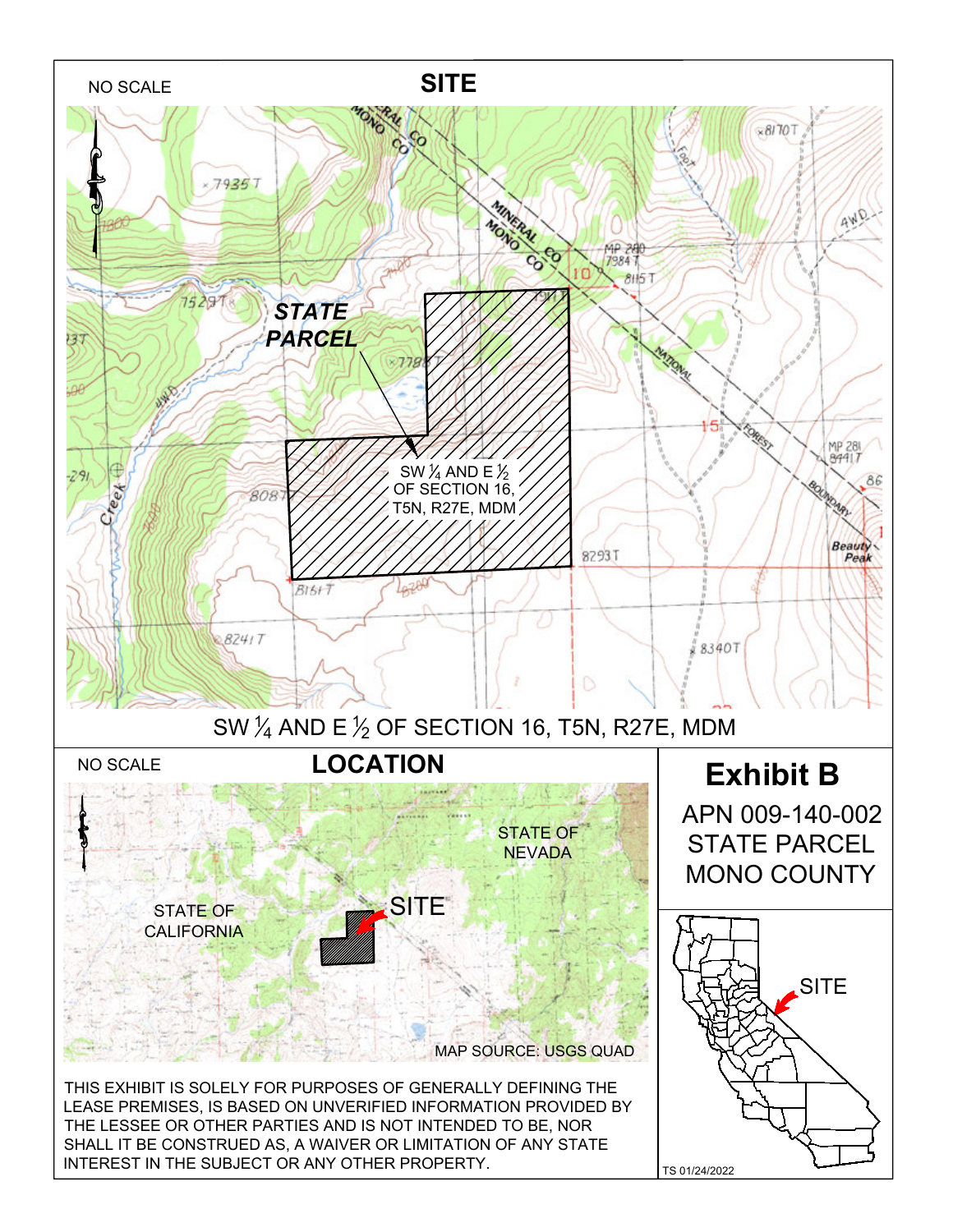Jeffrey B. Hunewill, President Hunewill Land and Livestock Co., Inc. 195 Hunewill Lane Wellington, NV 95825

October 1, 2021

Honorable Eleni Kounalakis, Chair Members, California State Lands Commission 100 Howe Avenue, Suite 100 South Sacramento CA 95825

RE: Protection for a school lands section from mining activities in Mono County

Dear Lieutenant Governor Kounalakis:

The Hunewill Land and Livestock Company is requesting that the State Lands Commission take steps to protect Section 16 (T5N, R25E) in Mono County from future mining proposals. The Hunewill Land and Livestock Company owns the surface rights to this 480-acre parcel (APN 009-140-002-000), but the subsurface rights were retained by the State when it was sold in the 1950s.

Our Company is working jointly with the Bridgeport Indian Colony in making this request.

A recent application to conduct exploratory drilling by a Canadian company, Radius Gold, is apparently on hold. But it is the fifth application in recent years to search for minerals and then potentially mine Section 16.

The impacts of any one of these proposals on the people of the Bridgeport Indian Colony, the Hunewill Land and Livestock Company, and the public's best interest would be enormous.

The Hunewill Land and Livestock Company owns the water rights to the nearby springs, including those on Section 16, and to water from Rough and Bodie Creeks, which bracket the Dry Lakes Plateau. The State has no water rights attached to its subsurface interest, and there are no available water rights to supply the water needs for either drilling or mining. Rough Creek provides the irrigation water for our pastures, and mining poses a significant risk of contamination. Indeed, the Lahontan Regional Water Quality Control Board has confirmed mining exploration in section 16 is within the discharge range of Rough Creek.

Surface access to Section 16 is only possible through the Hunewill Land and Livestock Company's private property to the west or through the adjacent federal land to the east designated as a Wilderness Study Area and archaeological district listed on the National Register of Historic Places.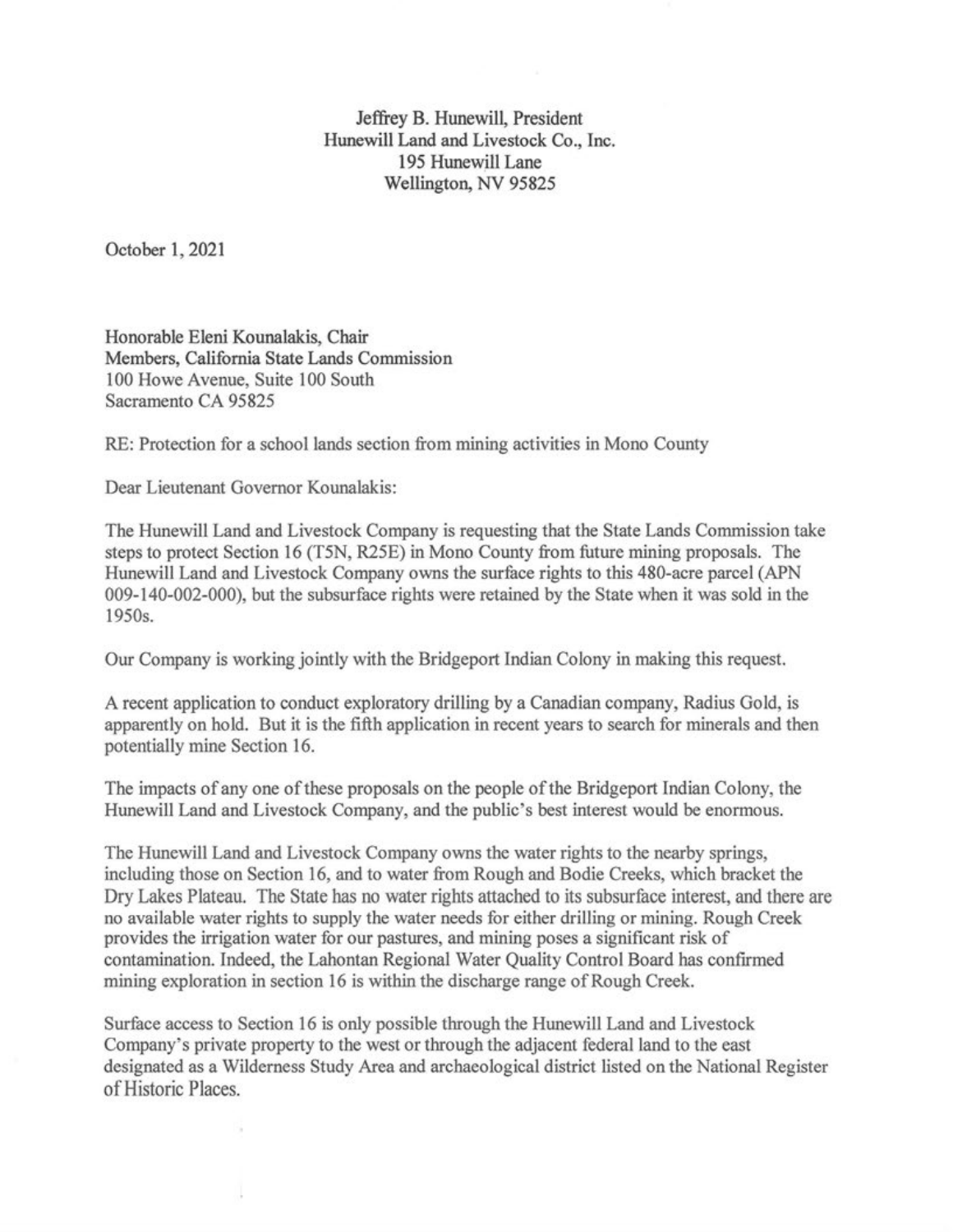Page 2

Section 16 remains the only location on the Dry Lakes Plateau eligible for mining, which is why it has been a mining company target. Hunewill Land and Livestock is prepared to consider ways in which it can be protected in perpetuity, and along with the Bridgeport Indian Colony, we request a meeting with you and the SLC staff to consider next steps.

Sincerely,<br>Jeffrey & Humanil

Jeffrey B. Hunewill, President Hunewill Land and Livestock Company

CC: Commissioners Jennifer Lucchesi, Executive Officer Marina Voskanian, Chief, Mineral Resources Management Division Jennifer Mattox, Tribal Liaison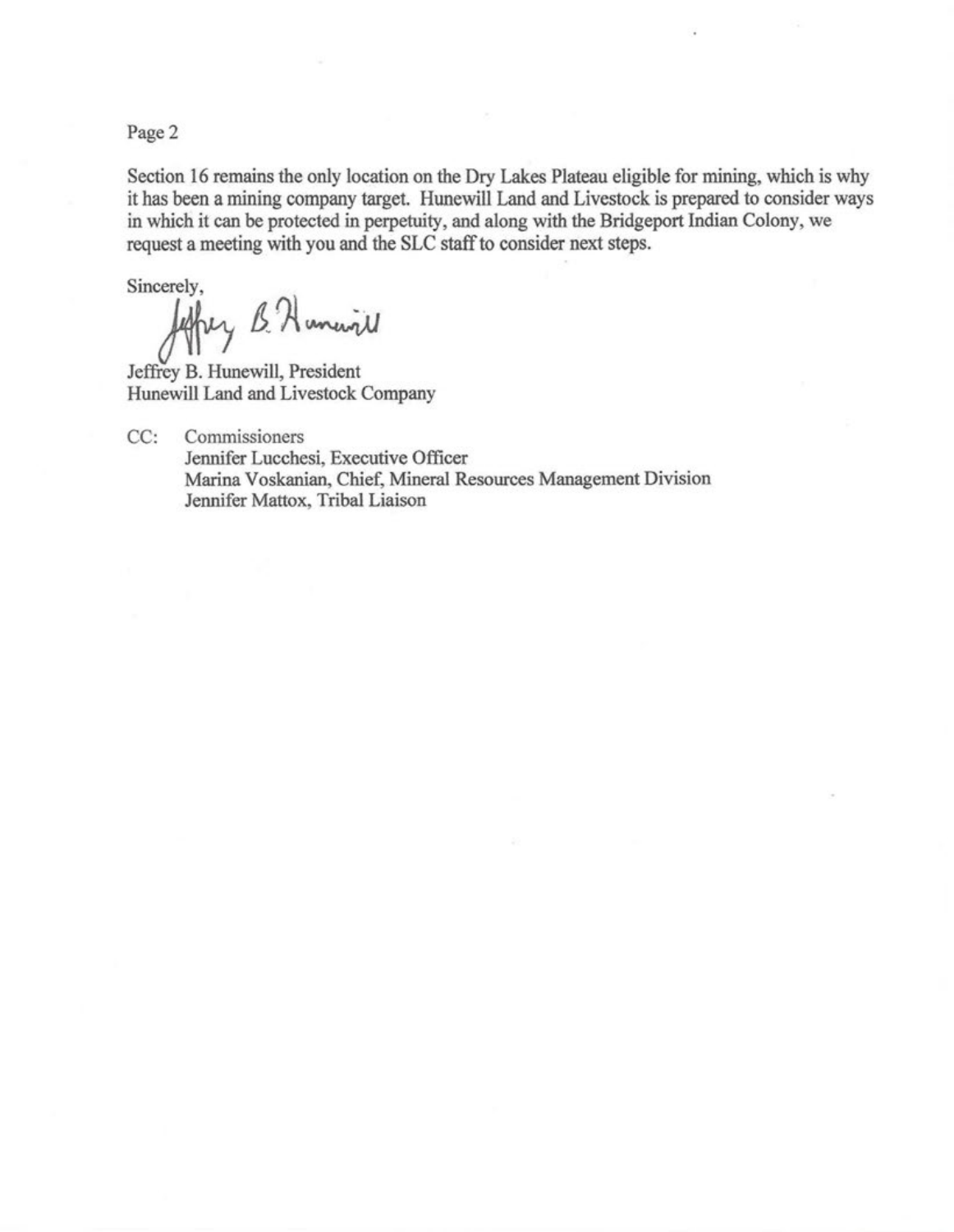

*'Bric(geyort Indian Co{ony P.O. 'Box 37 355 Sage 'Brusli Drive 'Bric(geyort,* C.Jl *93517 Phone: 760- 932-7083 Fax: 760-932-7846* 

September 23, 2021

Honorable Eleni Kounalakis, Chair Members, California State Lands Commission 100 Howe Avenue, Suite 100 South Sacramento CA 95825

RE: Mono County mineral exploration drilling project

Dear Lieutenant Governor Kounalakis:

On behalf of the members of the Bridgeport Indian Colony, a federally recognized Indian Tribe in Mono County, I am writing to request that the State Lands Commission act to end the possibility of mining and subsurface disturbances in the State's portion of Section 16 (T5N, R25E) in Mono County.

This 480-acre parcel (APN 009-140-002-000) is a split estate, with surface rights owned by the Hunewill Land and Livestock Company and subsurface rights retained by the State.

The Bridgeport Indian Colony is making this request jointly with the Hunewill Land and Livestock company.

I met with the Land Commission's senior staff and with your staff member who handles Commission matters two years ago when there was a pending proposal to explore for minerals on this parcel of state school land. Radius Gold, a Canadian company, was proposing to drill five exploratory holes on the northern edge of Section 16 adjacent to a BLM Wilderness Study Area where mining is not allowed. This proposal has been withdrawn, and now is the time to stop further applications for mining activity on the parcel.

Section 16 is part of the Dry Lakes Plateau, an extraordinary high-elevation mesa that is both a Wilderness Study Area and an archaeological district listed on the National Register of Historic Places. Section 16 was found to be eligible for inclusion on that National Register listing, and it would have been included had not the previous surface rights owner objected.

The members of the Bridgeport Indian Colony and the other Indian people of this area are deeply connected to the Dry Lakes Plateau. Our ancestral lands have been ravaged by mines. Our food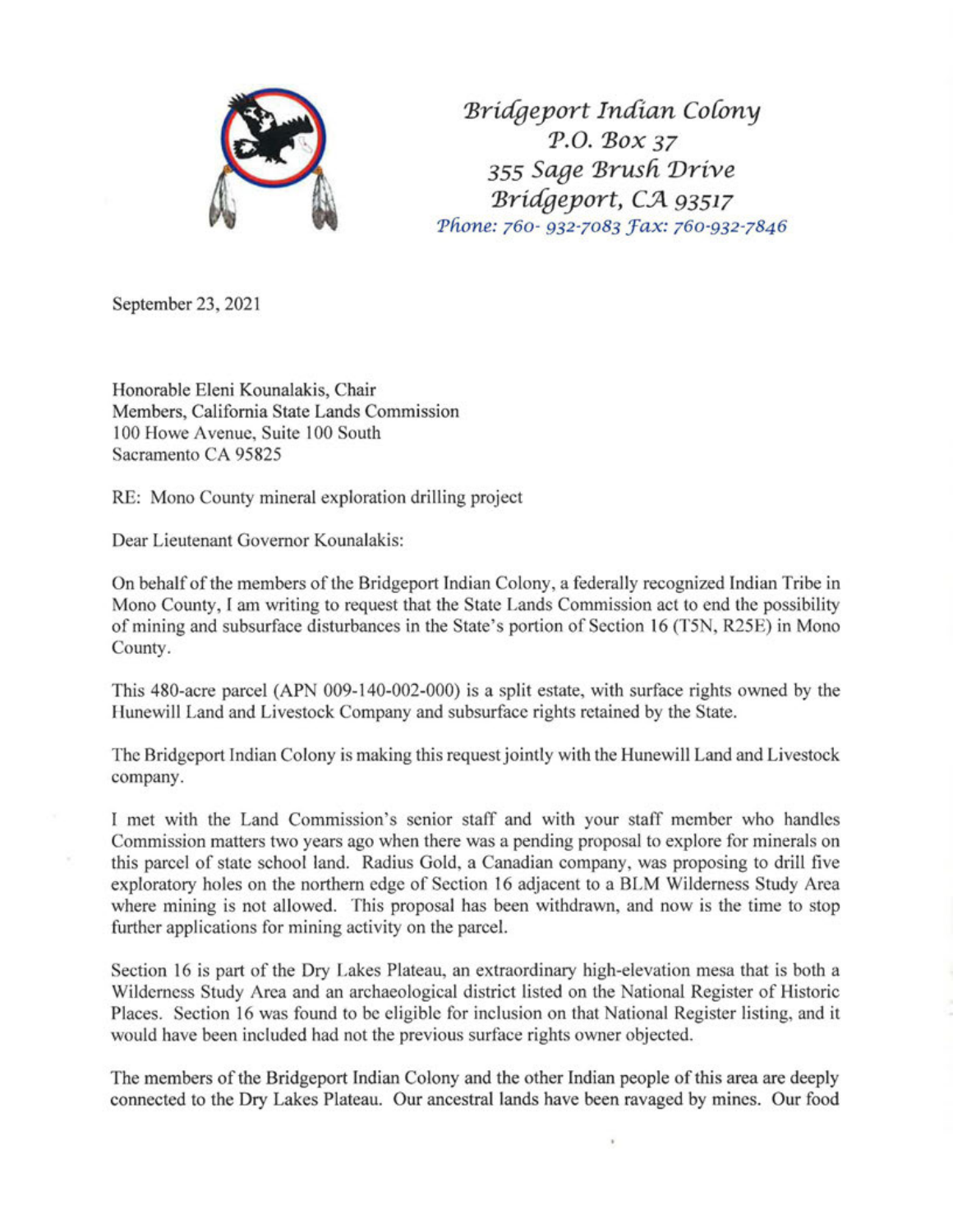resources were depleted by the people who came with them. The pinyon pines were cut to fuel the stamp mills, the game was killed off by indiscriminate hunting, and the creeks were polluted with sludge and toxic chemicals. The Bridgeport Indian Colony considers the Dry Lakes Plateau to be a Tribal Cultural Landscape and a Sacred Place pursuant to Public Resources Code Section 21074.

New mining applications are abundant in the area surrounding the Dry Lakes Plateau, but most of the Plateau, except for Section 16, is protected by its status as a Wilderness Study Area/National Register of Historic places archaeological district. The State Lands Commission can correct this omission by removing Section 16 from mining and subsurface disturbance considerations. We are open to options for how to protect this area, and we request a meeting with you to discuss the possibilities.

Sincerely

marine Lucan

Herbert Glazier, Tribal Chairman

CC: Commissioners Jennifer Lucchesi, Executive Officer Marina Voskanian, Chief, Mineral Resources Management Division Jennifer Mattox, Tribal Liaison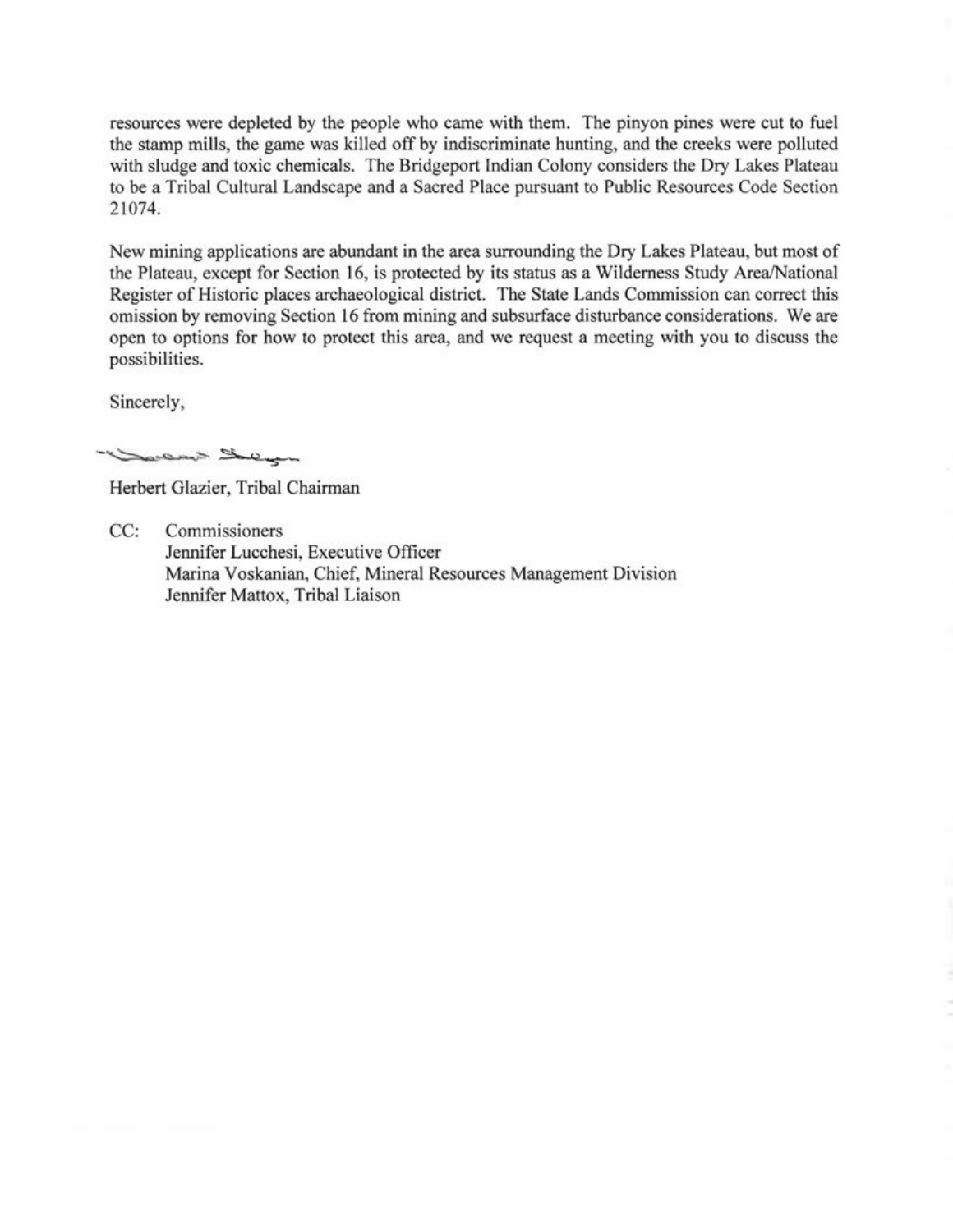### Exhibit E

### **RESOLUTION BY THE CALIFORNIA STATE LANDS COMMISSION SUPPORTING A PROPOSED MAP AMENDMENT TO THE 2002 NATIONAL REGISTER OF HISTORIC PLACES DISTRICT DESIGNATION (02001394) OF DRY LAKES PLATEAU, LOCATED IN MONO COUNTY**

*WHEREAS,* the State of California acquired hundreds of thousands of acres of "school lands" from the United States Congress in 1853, which, as it did with other newly admitted states, transferred federal lands to California for the specific purpose of providing support for public schools; and

*WHEREAS*, the California State Lands Commission (Commission) manages school lands on behalf of the State; and

*WHEREAS*, the State Legislature declared that it is in the best interest of the State that school lands be managed as a revenue source for the State Teachers' Retirement Fund; and

*WHEREAS*, the Commission must balance consideration of any development on lands within its jurisdiction with its commitment to protect the State's unique and sensitive environmental and cultural resources; and

*WHEREAS*, a 480-acre portion of Section 16 (T5N, R25E) (APN 009-140-002-000) is a split estate, with surface rights owned by the Hunewill Land and Livestock Company and subsurface mineral rights owned by the State; and

*WHEREAS*, Section 16 is part of the Dry Lakes Plateau, an extraordinary highelevation mesa that is both a wilderness study area and previously found to be eligible for inclusion on the National Register of Historic Places (NHPA), is culturally significant to the Native American tribes historically affiliated with the area, and contains numerous culturally important sites and artifacts that would be at risk if mineral extraction or other development activities were allowed to occur; and

*WHEREAS*, the NHPA, authorized by the National Historic Preservation Act of 1966, as amended, is the official list of the Nation's historic places worthy of preservation and is part of a national program to coordinate and support public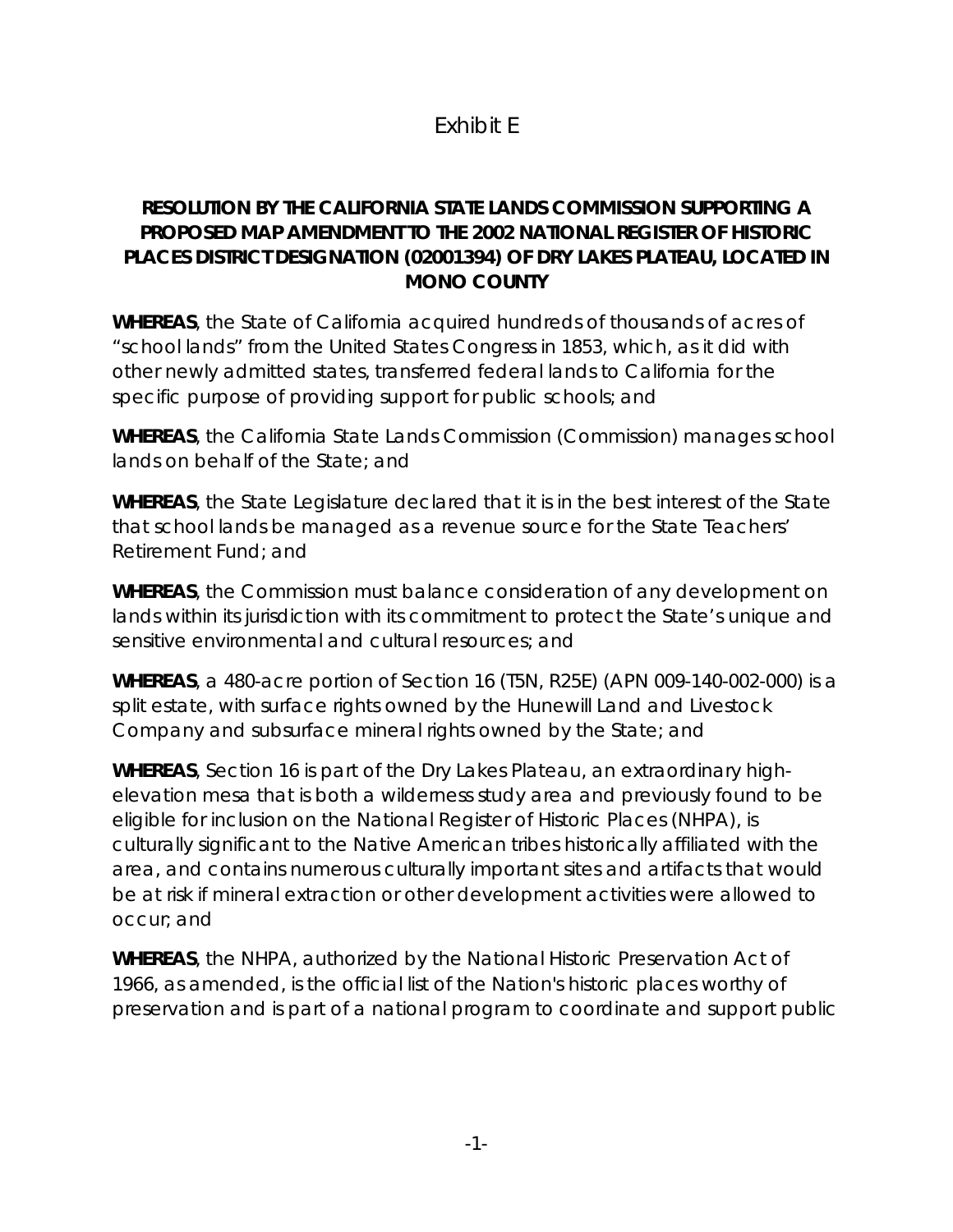### Exhibit E

and private efforts to identify, evaluate, and protect America's historic and archeological resources; and

*WHEREAS*, in 2002, the Dry Lakes Plateau was listed as an archaeological district pursuant to the NHPA, with the exception of the 480-acre portion of Section 16 and portions of Section 28 due to objections by the previous owner of the surface estate; and

*WHEREAS*, the current owner of the surface estate, Hunewill Land and Livestock Company, has submitted a letter to the Commission in support of the addition of Sections 16 and 28 to the 2002 archaeological district; and

*WHEREAS*, the Commission has consulted with the Bridgeport Indian Colony in a government to government relationship, and such consultation has resulted in the Commission's support of the proposed map amendment to the 2002 archaeological district; and

*WHEREAS*, the Commission believes the proposed map amendment to the Dry Lakes Plateau archaeological district to add Sections 16 and 28 is an appropriate recognition of the significance of this landscape that additionally holds spiritual value to the Bridgeport Indian Colony and other Native American tribes for its traditional cultural use and its known and undiscovered archeological sites that could reveal important historic or prehistoric information; and

*WHEREAS*, pursuant to its Tribal Consultation Policy and its 2021-2025 Strategic Plan, the Commission is committed to respecting the sovereign authority and the valuable knowledge and history of Native American tribes, and in recognition of the tribes' unique experiences and resources present on the Dry Lakes Plateau, the Commission recommends that pursuit of a map amendment to the National Register listing would accomplish these goals in the most objective and practical manner to ensure maximum consideration and protection of irreplaceable cultural resources; now therefore, be it

*RESOLVED BY THE CALIFORNIA STATE LANDS COMMISSION* that it supports a submittal by the Bridgeport Indian Colony to the National Register of Historic Places of a map amendment that would add the previously excluded portions